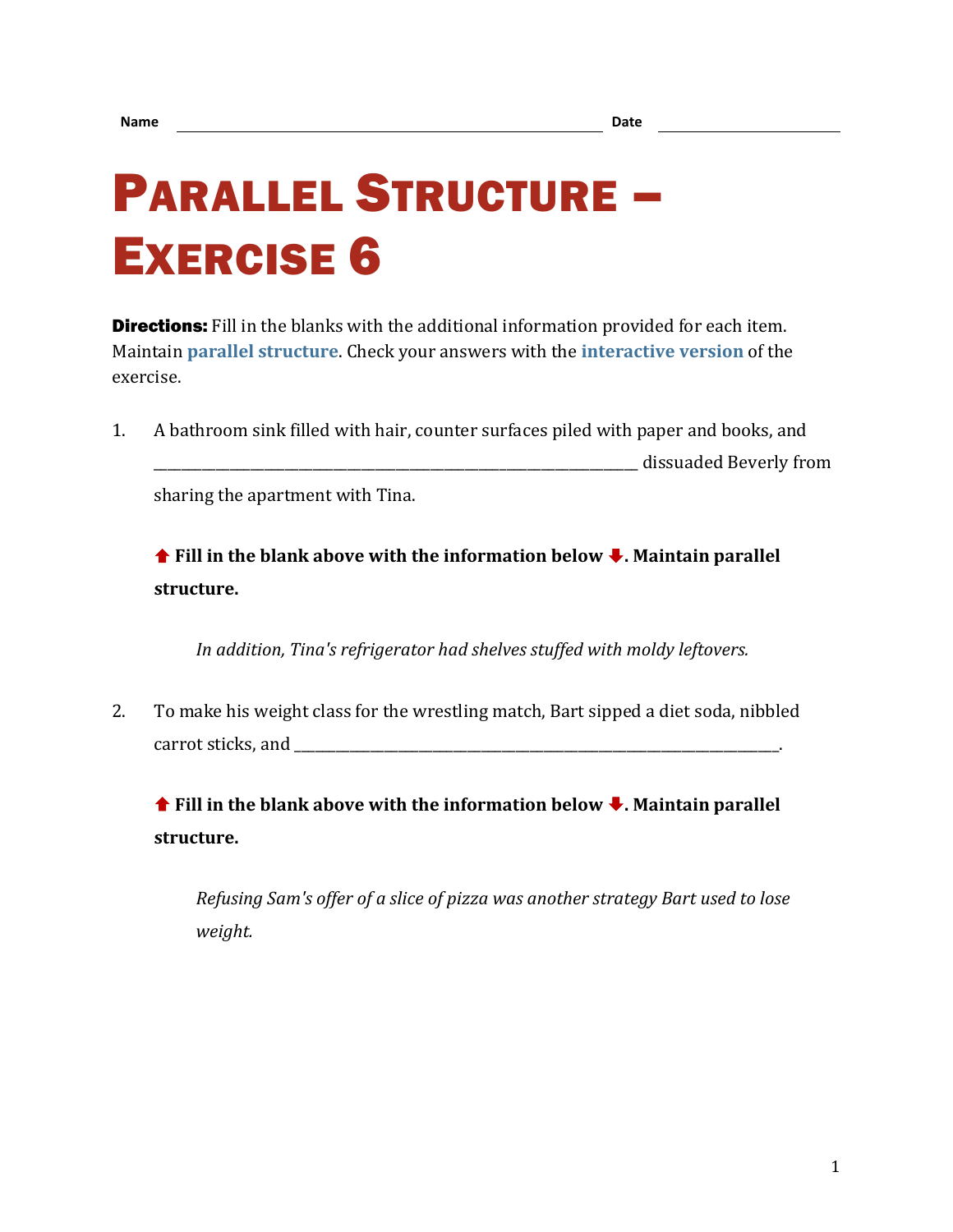3. The presence of a vampire, a space alien, or \_\_\_\_\_\_\_\_\_\_\_\_\_\_\_\_\_\_\_\_\_\_\_\_\_\_\_\_\_\_\_\_

\_\_\_\_\_\_\_\_.

\_\_\_\_\_\_\_\_\_\_\_\_\_\_\_\_\_\_\_\_\_\_ will make Noreen reject a movie.

\_\_\_\_\_\_\_\_\_\_\_\_\_\_\_\_\_\_\_\_\_\_\_\_\_\_\_\_\_\_\_\_\_\_\_\_\_\_\_\_\_\_\_\_\_\_\_\_\_\_\_\_\_\_\_\_\_\_\_\_\_\_\_\_\_\_\_\_\_\_.

 **Fill in the blank above with the information below . Maintain parallel structure.**

*Noreen also refuses to watch any film that includes a zombie serial killer who is wielding a knife or a chainsaw.*

4. If we manage to pass our calculus class, we will celebrate by shouting, high-fiving, and

 **Fill in the blank above with the information below . Maintain parallel structure.**

*Moreover, we might dump a bucket of Gatorade over Professor Nguyen's head.*

5. At the library, Francis hoped to complete his math homework, research Da Vinci for his Renaissance art class, and \_\_\_\_\_\_\_\_\_\_\_\_\_\_\_\_\_\_\_\_\_\_\_\_\_\_\_\_\_\_\_\_\_\_\_\_\_\_\_\_\_\_\_\_\_\_\_\_\_\_\_\_\_\_\_\_\_\_\_\_\_\_

 **Fill in the blank above with the information below . Maintain parallel structure.**

*Carving "Francis loves Dawn" in the wood table was another goal for the afternoon.*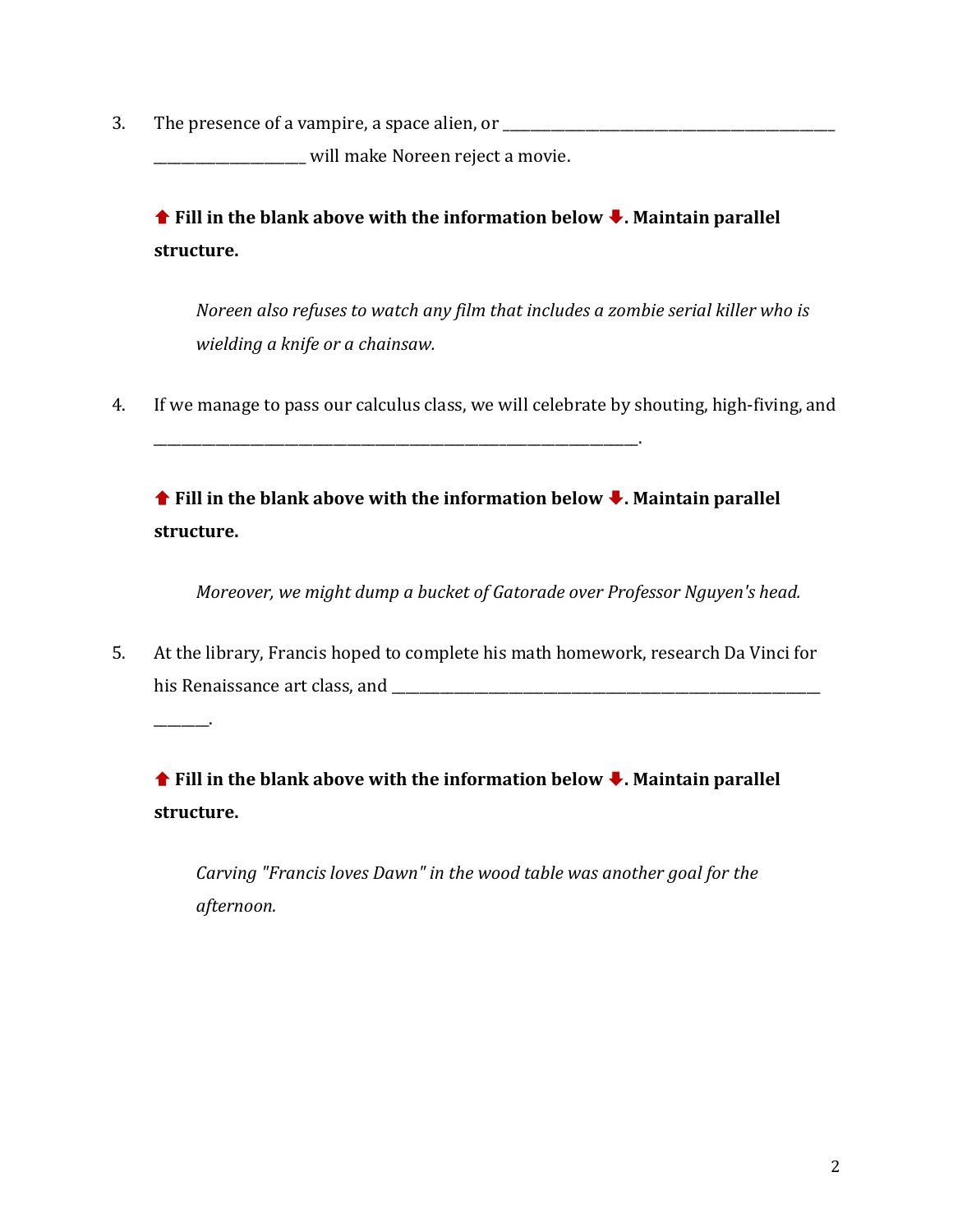6. Mara always refuses Andre's offer to style her hair because she fears a bald head, an odd color, and  $\Box$ 

**↑** Fill in the blank above with the information below ↓. Maintain parallel **structure.**

*Mara also worries that Andre will make the ends of her hair frizzy.*

7. Tardiness, absences, and \_\_\_\_\_\_\_\_\_\_\_\_\_\_\_\_\_\_\_\_\_\_\_\_\_\_\_\_\_\_\_\_\_\_\_\_\_\_\_\_\_\_\_\_\_\_\_\_\_\_\_\_\_\_\_\_\_\_\_\_\_\_\_\_\_\_\_\_\_\_ are the behaviors that have gotten Brendan in trouble with his boss, Mr. Powell.

**↑** Fill in the blank above with the information below ↓. Maintain parallel **structure.**

*In addition, Mr. Powell is annoyed when Brendan shows disrespect to the customers and fellow employees.*

8. This semester, Sam hopes to pass Microbiology, not faint in his speech class, and

\_\_\_\_\_\_\_\_\_\_\_\_\_\_\_\_\_\_\_\_\_\_\_\_\_\_\_\_\_\_\_\_\_\_\_\_\_\_\_\_\_\_\_\_\_\_\_\_\_\_\_\_\_\_\_\_\_\_\_\_\_\_\_\_\_\_\_\_\_\_.

**↑** Fill in the blank above with the information below ↓. Maintain parallel **structure.**

*Convincing Gloria to go out with him is another goal that Sam hopes to meet.*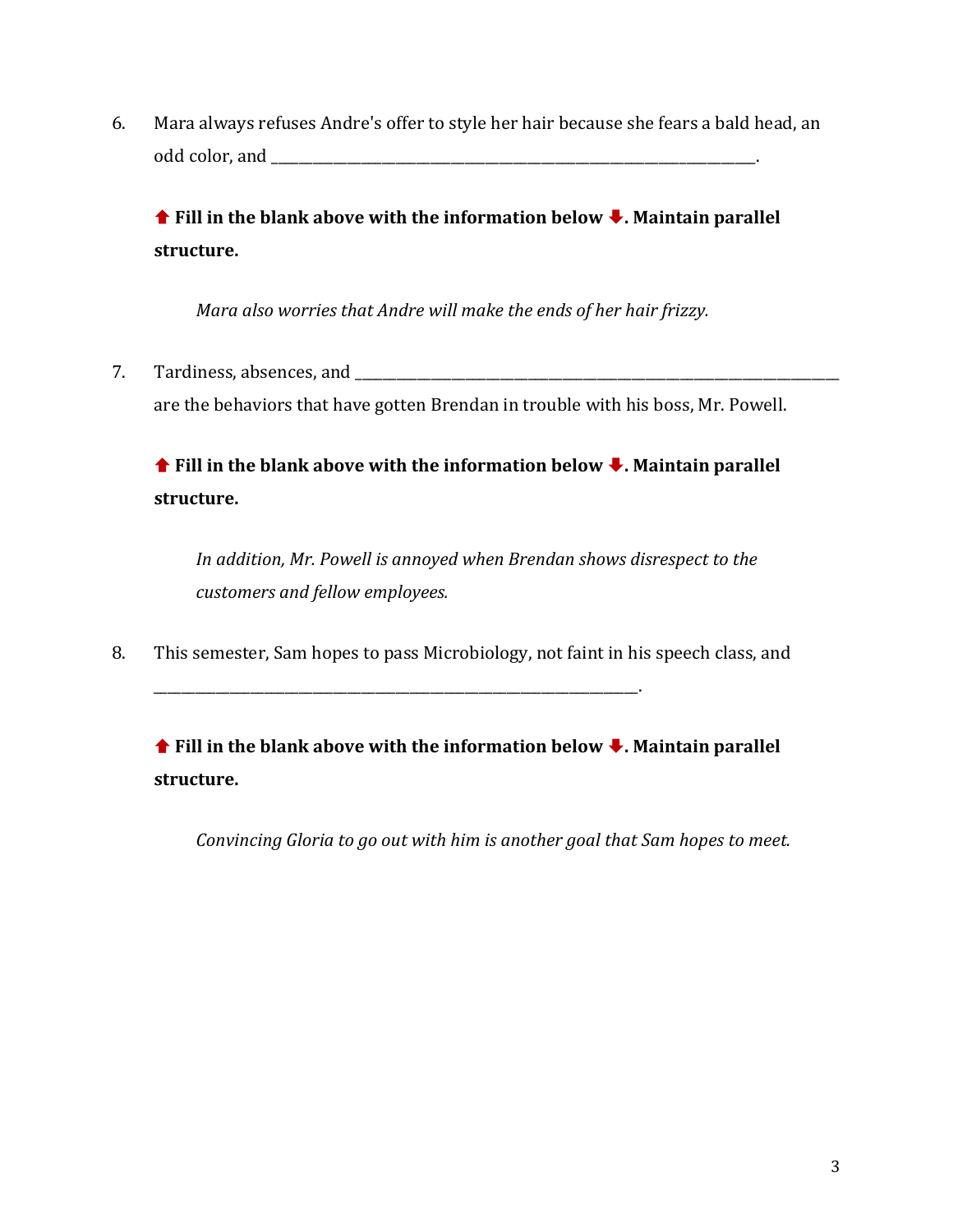9. Because Frank allowed Grumpy the bulldog in the apartment, Sandy kept her pet off the furniture, bathed him regularly, and

**↑** Fill in the blank above with the information below ↓. Maintain parallel **structure.**

*In addition, Sandy didn't mind vacuuming every day.*

\_\_\_\_\_\_\_\_\_\_\_\_\_\_\_\_\_\_\_\_\_\_\_\_\_\_\_\_\_\_\_\_\_\_\_\_\_\_\_\_\_\_\_\_\_\_\_\_\_\_\_\_\_\_\_\_\_\_\_\_\_\_\_\_\_\_\_\_\_\_.

10. Keisha will not only share an extra pen with the handsome Jonathon but also

**↑** Fill in the blank above with the information below ↓. Maintain parallel **structure.**

*Moreover, if he asks, Keisha will give Jonathon some loose-leaf paper.*

11. Our beagle Reliable is no protector; he hides under the bed while the washing machine spins, if the fire alarm goes off, and

\_\_\_\_\_\_\_\_\_\_\_\_\_\_\_\_\_\_\_\_\_\_.

\_\_\_\_\_\_\_\_\_\_\_\_\_\_\_\_\_\_.

 **Fill in the blank above with the information below . Maintain parallel structure.**

*The neighbors knocking at the door will also send Reliable running into the bedroom.*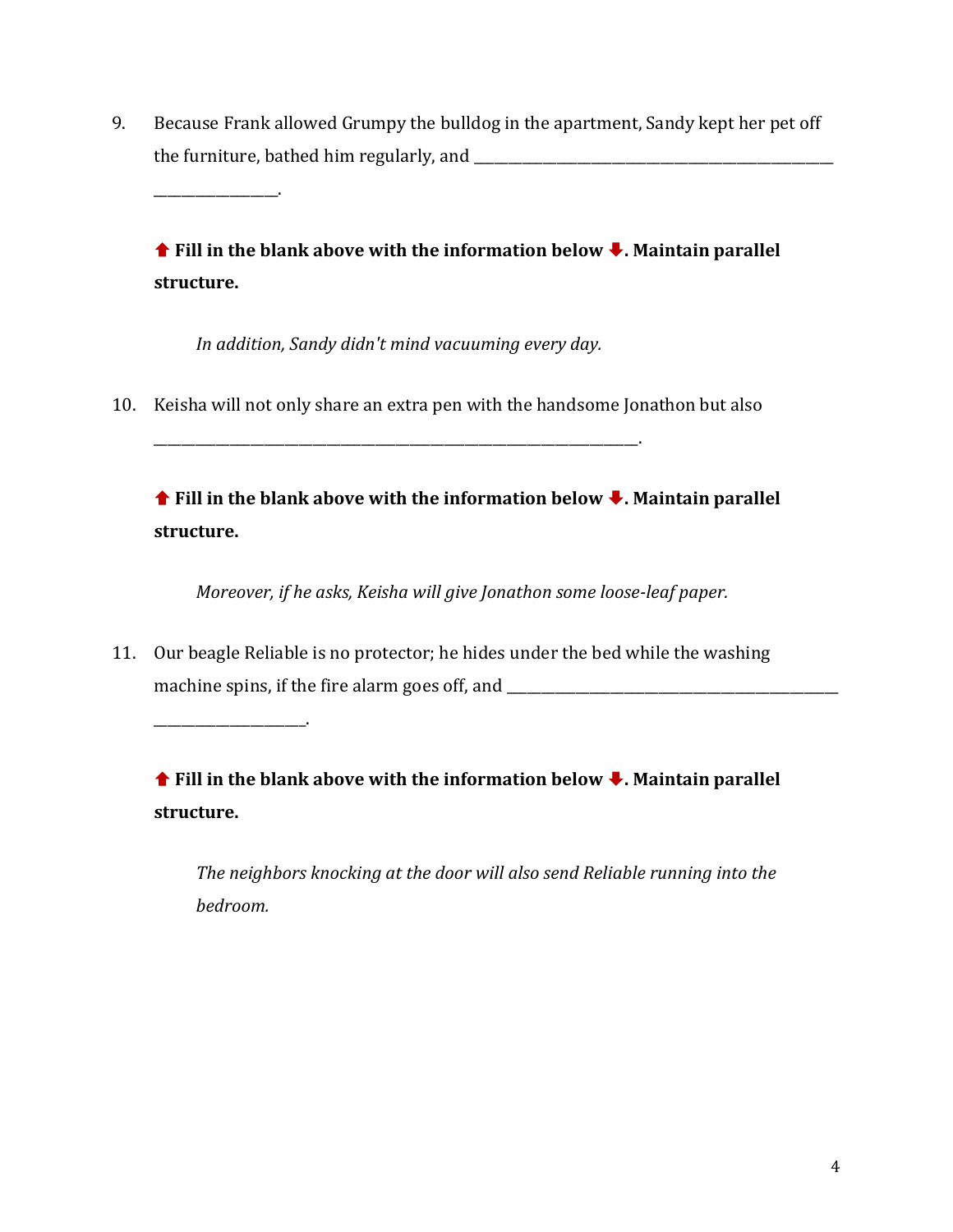12. Crisp apple slices, crunchy carrot sticks, and \_\_\_\_\_\_\_\_\_\_\_\_\_\_\_\_\_\_\_\_\_\_\_\_\_\_\_\_\_

were all ground to a pulp by Simone's hardworking molars.

**↑** Fill in the blank above with the information below ↓. Maintain parallel **structure.**

*Simone also ate several green stalks of celery that were firm with freshness.* 

13. At the Halloween party, Patrick will either drape Squeeze, his nine-foot albino python, over his shoulders or **with a strategies of a strategies** 

**↑** Fill in the blank above with the information below ↓. Maintain parallel **structure.**

*Dressing as a vampire is another costume option that Kenny is considering.*

14. Before his solo in the church choir, Kurtis could feel his stomach churning, his knees knocking, and \_\_\_\_\_\_\_\_\_\_\_\_\_\_\_\_\_\_\_\_\_\_\_\_\_\_\_\_\_\_\_\_\_\_\_\_\_\_\_\_\_\_\_\_\_\_\_\_\_\_\_\_\_\_\_\_\_\_\_\_\_\_\_\_\_\_\_\_\_\_.

**↑** Fill in the blank above with the information below ↓. Maintain parallel **structure.**

*Kurtis also felt his skin begin to sweat.*

15. To keep our beagle Reliable from whimpering, sighing, and \_\_\_\_\_\_\_\_\_\_\_\_\_\_\_\_\_\_\_\_\_\_\_\_\_\_\_\_\_\_

\_\_\_\_\_\_\_\_\_\_\_\_\_\_\_\_\_\_\_\_\_\_\_\_\_\_\_\_\_\_\_\_\_\_\_\_\_\_\_\_, we put him outside during dinner.

**↑** Fill in the blank above with the information below ↓. Maintain parallel **structure.**

*Moreover, Reliable drools a flood of saliva that hangs from his jowls and puddles on the floor.*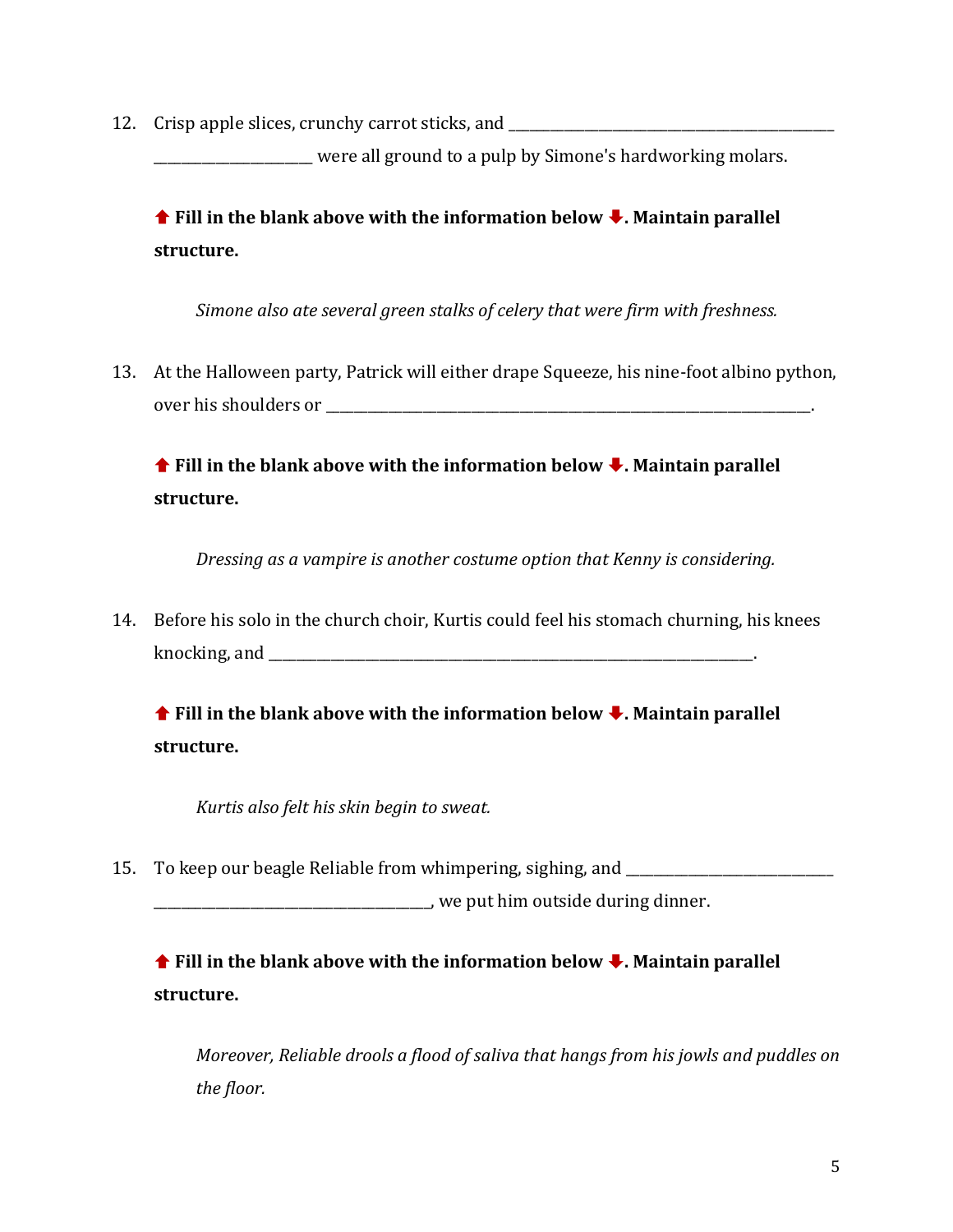16. Broken glasses, chipped dishes, and \_\_\_\_\_\_\_\_\_\_\_\_\_\_\_\_\_\_\_\_\_\_\_\_\_\_\_\_\_\_\_\_\_\_\_\_\_\_\_\_\_\_\_\_\_\_\_\_\_\_\_\_\_\_\_\_\_

are the reasons that we will no longer let Fernando wash the dishes after dinner.

**↑** Fill in the blank above with the information below ↓. Maintain parallel **structure.**

*In addition, we found the spoons still greasy from use.*

17. Cookies stuffed with raisins, scones drizzled with orange glaze, and \_\_\_\_\_\_\_\_

\_\_\_\_\_\_\_\_\_\_\_\_\_\_\_\_\_\_\_\_\_\_\_\_\_\_\_\_\_\_\_\_\_\_\_\_\_\_\_\_\_\_\_\_\_\_\_\_\_ called to Nicole from the pastry case at the coffee shop.

**↑** Fill in the blank above with the information below ↓. Maintain parallel **structure.**

*Nicole also desired the donuts that bakers had sprinkled with powdered sugar.*

18. Chatting with the handsome trainer, socializing at the juice bar, and \_\_\_\_\_\_\_\_\_\_\_\_\_\_\_\_\_\_\_\_\_\_\_\_\_\_\_\_\_\_\_\_\_\_\_\_\_\_\_\_\_\_\_\_\_\_\_\_\_\_\_\_\_\_\_\_\_\_\_\_\_\_\_\_\_\_\_\_\_\_ are the strategies that Carla employs to avoid sweating at the gym.

**↑** Fill in the blank above with the information below ↓. Maintain parallel **structure.**

*Carla also primps in front of the restroom mirror, sometimes for fifteen minutes straight.*